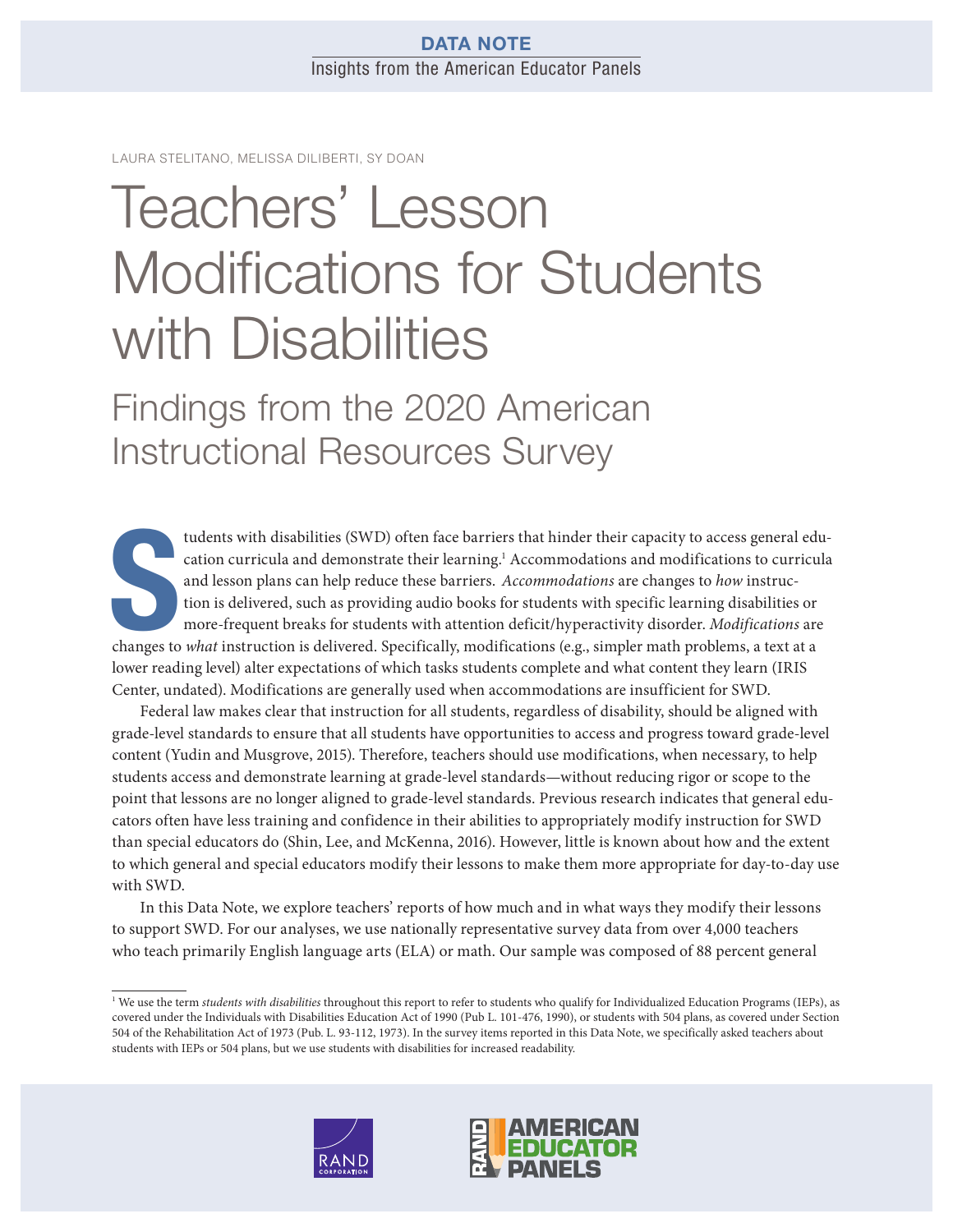educators and 12 percent special educators.<sup>2,3</sup> These data were drawn from the American Instructional Resources Survey (AIRS), which was fielded in May and June 2020 to a nationally representative sample of teachers who are part of the RAND Corporation's American Educator Panels.4 The 2020 AIRS contained questions about teachers' uses of curriculum materials and lesson modifications in ELA and math, including the extent to which they modified typical ELA and math lessons. The survey did not provide teachers with a definition of modifying a lesson; therefore, survey respondents might have interpreted this term, more generally, to refer to any change made to their curriculum materials.

We explored patterns in teachers' substantial modifications of lessons (which we define as modifying half or more of a typical lesson). We also analyzed survey responses by teacher role (general or special educator), content area taught (ELA or math), and school level (elementary, middle, and high school). Because this Data Note is intended to present a small and focused set of key findings, we omit some potentially valuable findings from the full range of survey questions asked and subgroup differences detected.<sup>5</sup>

We explored the following research questions:

- 1. For what purposes do teachers most commonly report substantially modifying their math and ELA lessons?
- 2. What proportion of teachers substantially modify their ELA and math lessons to make those lessons more appropriate for SWD?
- 3. How common is it for teachers to create materials from scratch when modifying their lessons for SWD, compared with altering their main materials or bringing in additional materials?

# Half of General Education Teachers and More Than Three-Quarters of Special Education Teachers Reported Substantially Modifying Lessons for SWD

A significant majority of all ELA and math teachers (80 percent) indicated that they made at least some modifications to their typical lessons. Similar percentages of general and special educators reported making at least some modifications to their typical lessons.

Those teachers who reported making at least some modifications to typical lessons were given a list of purposes for modifying lessons. They were asked to select whether they substantially modify their lessons (i.e., whether they modify half or more of a typical lesson) for each purpose.

Modifying lessons to make them more appropriate for SWD was one of the most commonly reported purposes for substantially modifying lessons (Figure 1).<sup>6</sup> This was true for both general and special educators, but 77 percent of special educators reported making substantial modifications for this purpose, compared with only 50 percent of general





<sup>&</sup>lt;sup>2</sup> For the purposes of this Data Note, we define a teacher as a special educator if they indicated that special education was one of their main content areas taught in the 2019–2020 school year and if they were certified to teach special education in their state. We define general educators as all teachers who did not meet our criteria as special educators. We asked both general and special educators to estimate the percentage of the students they teach who have IEPs or 504 plans; choices included "10 percent or less", "11 percent to 24 percent," "25 percent to 49 percent," "50 percent to 74 percent," and "75 percent to 100 percent." We do not know if any teachers in our sample did not have any students with an IEP or 504 plan. However, we do know that some 43 percent of general educators and 2 percent of special educators stated that "10 percent or less" of their students have an IEP or 504 plan.

<sup>&</sup>lt;sup>3</sup> The distribution of general versus special educators in our sample is similar to the distribution observed at the national level. According to data from the 2017–2018 National Teacher and Principal Survey, about 12 percent of public school teachers nationally had special education as their main teaching assignment (National Center for Education Statistics, 2019).

<sup>4</sup> More information about the AIRS can be found at RAND Corporation, undated-b.

<sup>&</sup>lt;sup>5</sup> A full set of survey results and technical documentation is provided in Doan et al., 2020; the data files are available to download from the AEP data portal (RAND Corporation, undated-a) to enable others to conduct analyses.

<sup>6</sup> All teachers in our sample were asked this question. We do not know if any teachers in our sample teach no students with an IEP or 504 plan; therefore, some teachers might indicate that they do not modify their lessons to make them more appropriate for SWD simply because they do not teach this student population.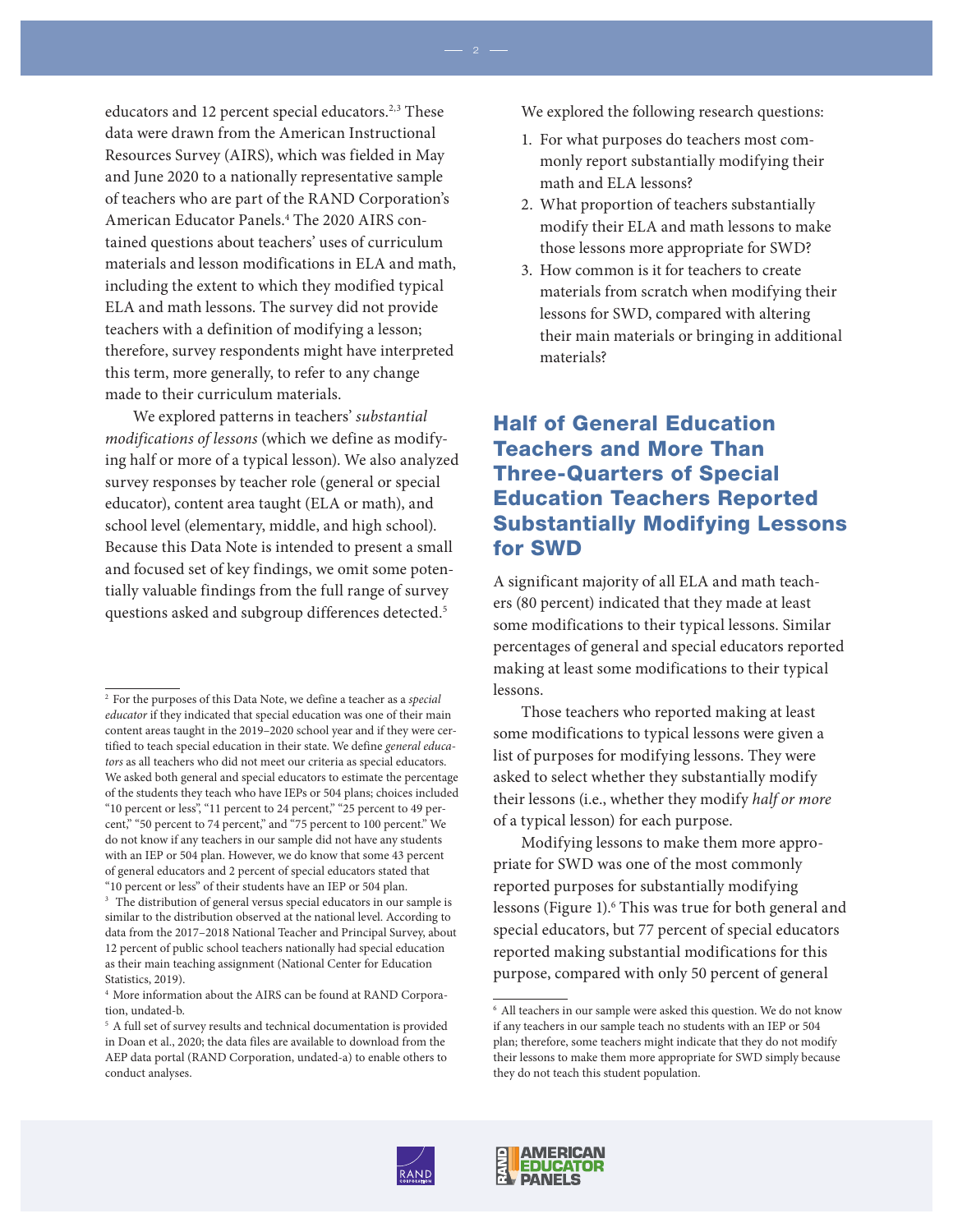#### FIGURE 1



NOTE: \* indicates a significant difference (p < 0.05) in the percentage of special and general education teachers who indicate that they modify a half or more of a typical ELA or math lesson.

educators. This difference might be driven by the fact that special education teachers are more likely to teach greater percentages of SWD than general educators. This is reflected in our sample; 76 percent of special educators reported that a majority of their SWD. In contrast, only 4 percent of general educators said that they taught mostly SWD.

Higher percentages of general educators than special educators reported substantially modifying their lessons for purposes other than serving SWD, including better addressing the content in their content area and providing more enrichment activities (Figure 1). However, supporting SWD and students in need of remediation was among the most common reasons for modifying lessons for both general and special educators.



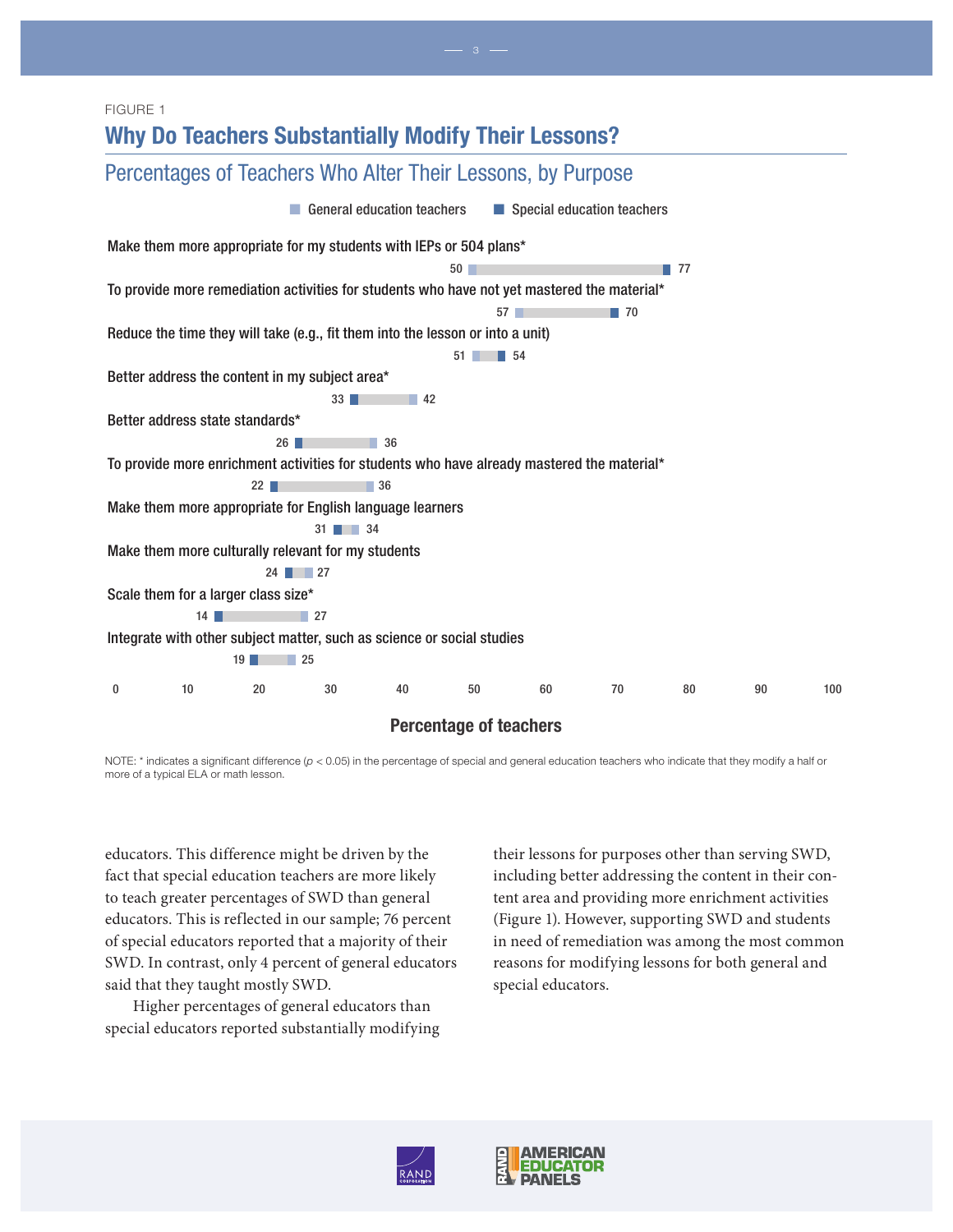# Teachers Were More Likely to Report Substantially Modifying ELA Lessons Than Math Lessons for SWD—Particularly in Middle Schools

We examined how the percentage of teachers reporting that they substantially modify their typical lessons for SWD differs according to teacher role, school level, and content area taught. As described earlier, special educators in both ELA and math were more likely than general educators to report substantially modifying their lessons for SWD. Special educators of ELA and math were 26 and 31 percentage points more likely, respectively, than general educators to substantially modify a typical lesson to meet the needs of students with an IEP or 504 plan (see

Figure 2). Content area and school level also affected the likelihood that teachers would modify lessons for SWD. A higher percentage of teachers reported substantially modifying their ELA lessons compared with teachers reporting substantial modifications to their math lessons (Figure 2), particularly for ELA lessons at the middle school level. For ELA, teachers' responses significantly varied by school level, with 75 percent of middle school teachers reporting substantially modifying their lessons to make them more appropriate for their SWD, followed by 64 percent of high school teachers and 53 percent of elementary teachers. In math, teachers' responses did not vary significantly by school level, remaining at approximately 45 percent across all school levels.

#### FIGURE 2

# Which Types of Teachers Substantially Modify Their Lessons for SWD? Percentages of Teachers Indicating That They Modify Half or More of a Typical Lesson for Their SWD



#### School level

NOTES: Testing was performed among teachers who were teaching lessons in the same content areas to identify significant differences ( $p < 0.05$ ) by school level and teacher role. Among those teaching ELA lessons, significant differences were identified by school level (for all three school level comparisons) and teacher role. For those teaching math lessons, significant differences were identified only by teacher role.



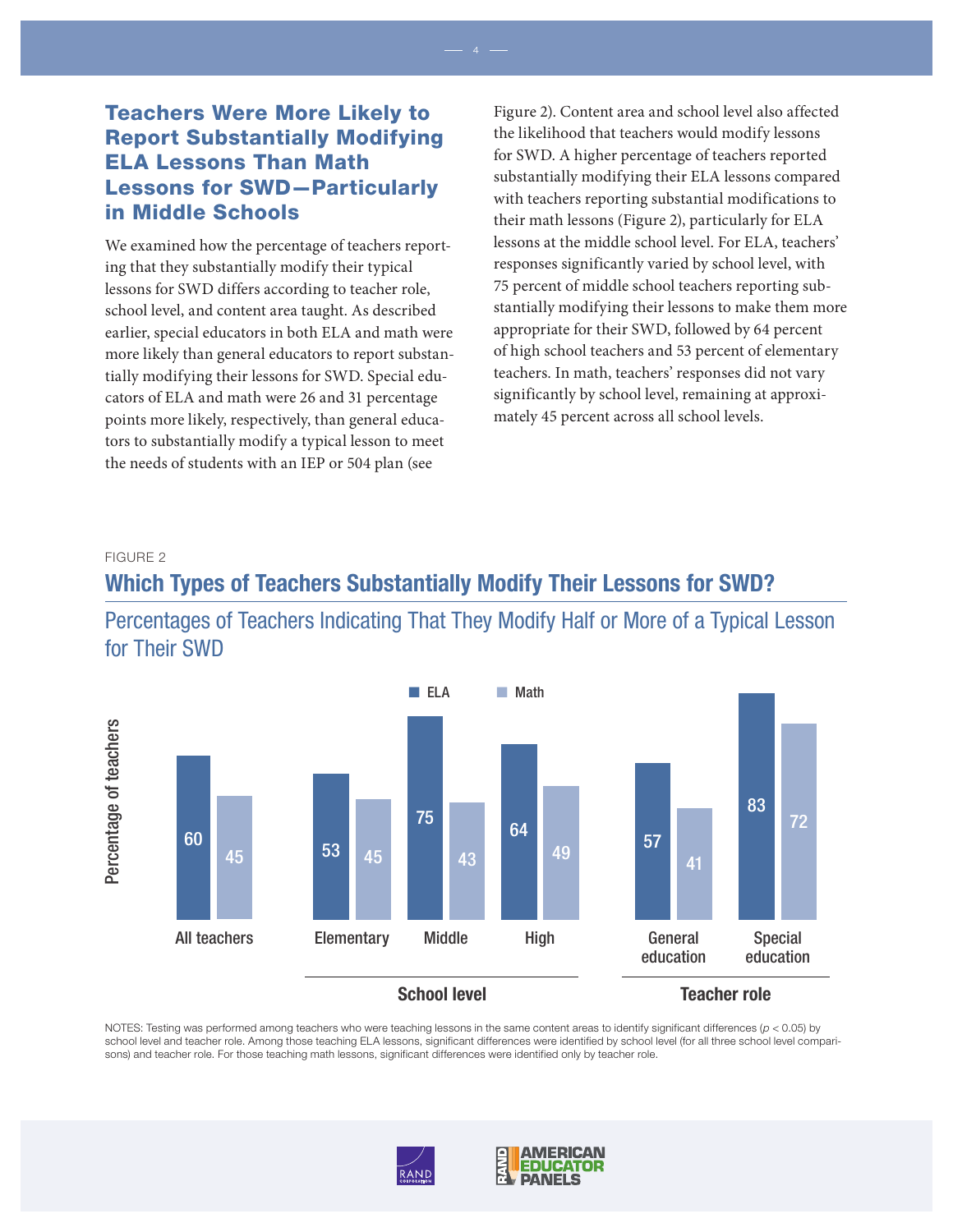# Special Educators Were More Likely Than General Educators to Create Materials from Scratch When Modifying Lessons for SWD

Teachers who indicated that they modified a typical lesson to make it more appropriate for SWD were asked specifically what they did to modify the lesson.7 Choices included "alter or adapt my main materials," "bring in additional instructional materials," and "create my own materials from scratch"; respondents could select more than one. General

and special educators were relatively similar in the extent to which they reported altering or adapting their main ELA and math materials and bringing in additional instructional materials. However, special educators were 20 percentage points more likely to modify their lessons by creating their own materials from scratch. Figure 3 reports findings with ELA and math teachers combined because there were no substantive differences by content area.

# Implications

These results suggest the following implications for school and district leaders, policymakers, and curriculum developers:

**• District and school leaders should take stock of their teachers' proficiencies with modifying their lessons to serve SWD.** Majorities of teachers reported substantially modifying

#### FIGURE 3

# Do Special and General Educators Differ in How They Modify Lessons for SWD?

# Percentages of Teachers Who Alter, Add, and Create Lesson Materials, by Teacher Role



NOTE: \* indicates a significant difference ( $p < 0.05$ ) in the percentage of general versus special educators stating that they modify a typical lesson to make it more appropriate for SWD by using the specified approach.







<sup>7</sup> As noted previously, we do not know definitively whether any teachers in our sample do not teach any students with disabilities. However, teachers were able to indicate that they do not modify lessons to make them appropriate for students with disabilities either because they just do not modify for this purpose or because it is not applicable to their students. Therefore, we presume that teachers who do not teach any SWD did not select modifying for this purpose and are not included in this specific analysis.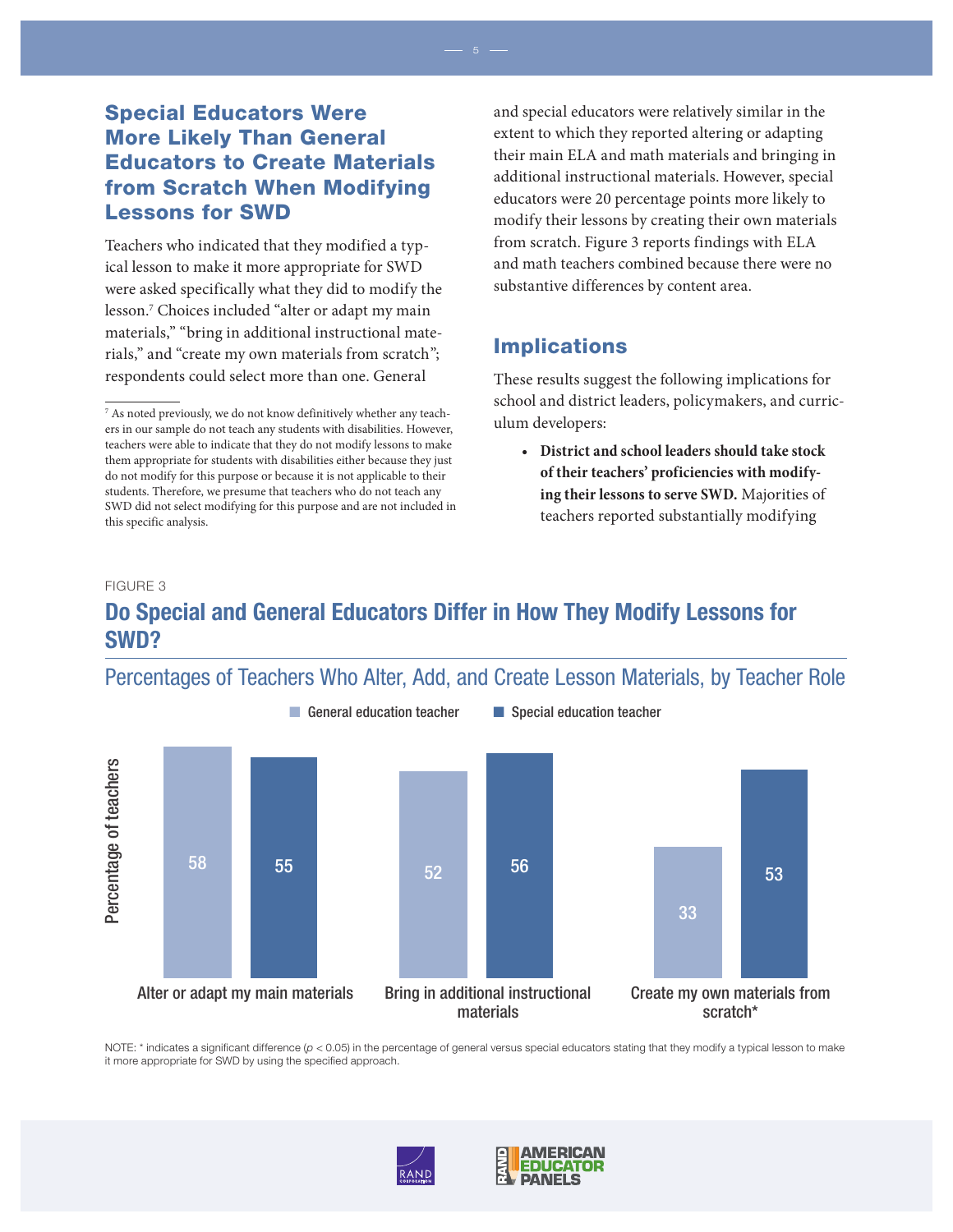their lessons to make them more appropriate for SWD. Substantial lesson modifications are not inherently positive or negative. Rather, the implications of substantial lesson modification depend on the initial quality of the curricula and students' unique learning needs. Teachers could heavily modify a poor curriculum to make it more engaging or accessible. Alternatively, teachers could modify a good curriculum in ways that make lessons too easy, inadvertently limiting SWD access to grade-level standards. School and district leaders should take stock of teachers' proficiencies related to modifying their lessons to serve SWD to get a better sense of potential training needs.

- **Teachers might require specialized training and additional support for the intensive modifications that they make to their lessons for SWD.** General educators might be in particular need of specialized training in this area because recent research shows they generally feel less adequately trained and supported to serve SWD (Stelitano, Perera, and Johnston, 2019). Special educators typically have access to specialized training in this area, but they might require other types of support in the form of additional planning time or access to appropriately leveled materials—particularly in ELA, given the extent to which special educators reported making substantial modifications and creating materials from scratch. General and special educators teachers also could benefit from more opportunities for collaboration, including common planning and professional learning communities.
- **Curriculum materials might need more built-in supports for SWD.** The extent to which teachers modified their lessons for SWD suggests that existing materials were perceived as having inadequate supports. Special educators who are perhaps more inclined to prioritize SWD—often resorted to creating their own materials from scratch, suggesting that they might be unable to locate appropriate existing

materials to make grade-level content accessible for their SWD. Other findings suggest that curricula in some areas could be perceived as more inadequate for SWD than others. Teachers were more likely to report making substantial modifications to their ELA lessons compared with math—especially in middle schools. One potential explanation for this difference is the challenge that middle and high school–level texts pose to students who are reading below grade level. Searching for texts that are standards-aligned yet readable might be time-consuming or yield few results. Curriculum materials with more built-in leveled texts and scaffolds could help maintain the alignment of lessons while expanding accessibility and reducing the burden on teachers. There also might be a general lack of access to high-quality ELA curriculum, as reported by teachers in a previous administration of the AIRS (Kaufman, Tosh, and Mattox, 2020).

# Limitations

This Data Note provides some results about the extent to which and how teachers modify their lessons for their SWD. However, it is important to note a number of limitations. First, students' disabilities are varied (e.g., learning disabilities, speech impairments, deafness/blindness). Teachers likely make different modifications for students with different types of disabilities, but these nuances are beyond the scope of this report. Second, our analyses rely on teachers' self-reports, which are prone to bias and might not reflect the extent to which teachers actually modify their lessons in practice. However, teachers' reports could provide important insight into the extent to which they believe that they need to modify lessons to make them appropriate for SWD. Third, although we report on relationships between several different factors (e.g., teachers' roles and the extent to which they modify lessons), we cannot prove causality in these relationships; they are likely confounded



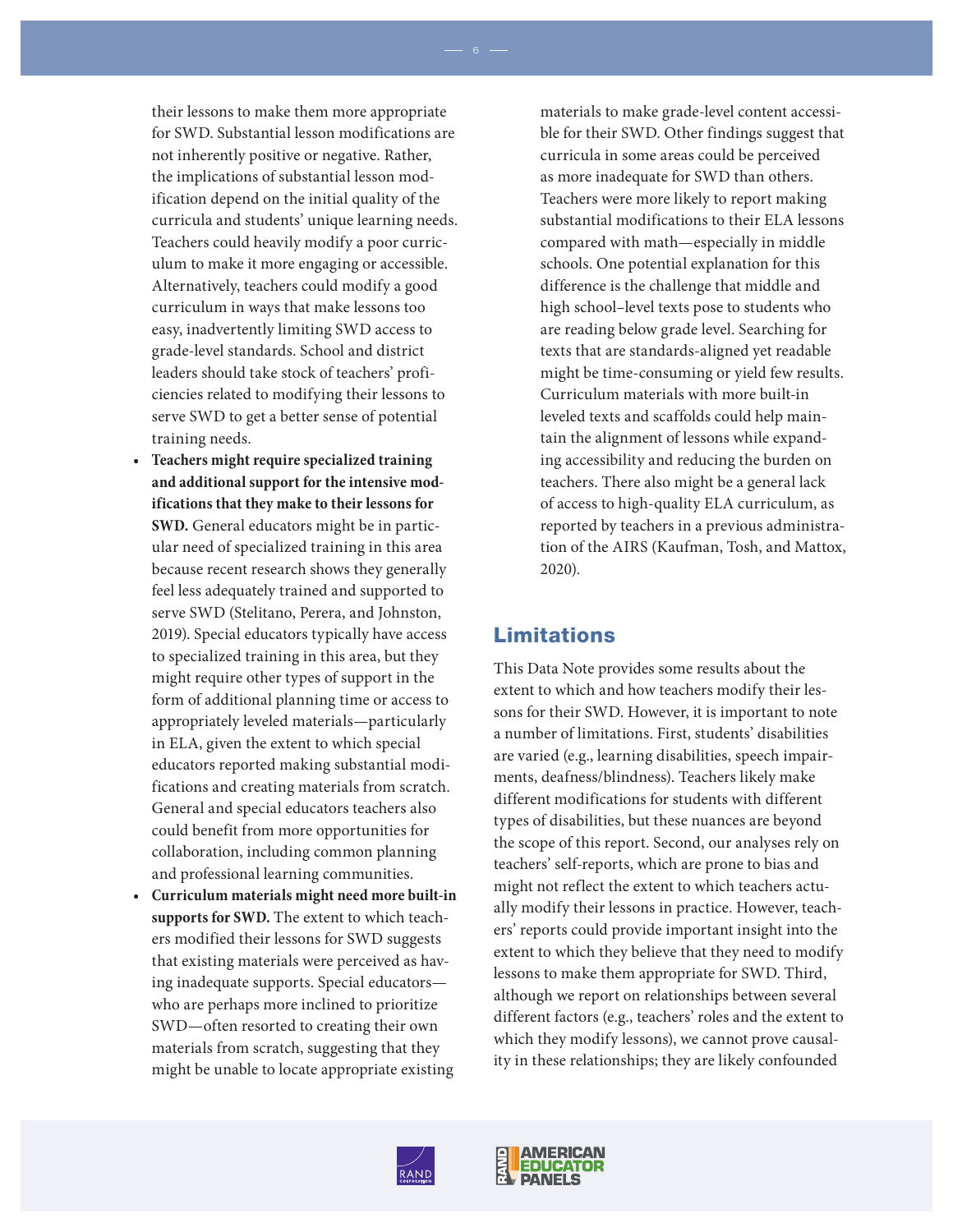by other school and contextual factors. Fourth, survey data provide a limited picture of the lesson modifications that teachers make to support SWD. For the sake of brevity, we only examined modifications made to ELA and math lessons. Finally, the survey from which these data are reported did not define modifications for respondents, creating the possibility that teachers had different concepts of what constitutes a modification when responding to

these survey questions. School system leaders should consider other sources of data, including qualitative data (e.g., teacher interviews, focus groups) and lesson plans or instructional artifacts, to achieve a more in-depth understanding of how teachers in their systems are modifying lessons to support SWD and the extent to which these modifications are appropriate and effective.

## How This Analysis Was Conducted

In this Data Note, we use responses from 4,414 teachers to the 2020 AIRS to examine the extent to which teachers make modifications for their SWD. Specifically, we examine responses to the following items from the 2020 AIRS:

- 1. "For each purpose below, I modify a typical lesson within my [ELA/math] materials to the following extent . . ."
- 2. "For each reason you modify a typical lesson within your [ELA/math] main materials, please provide more information on how you modify."

ELA and math teachers were first asked whether they typically use lessons from their main [ELA/ math] materials with modifications. Those who responded that they typically modify their lessons to some extent received follow-up questions about the specific purposes for which they might modify and the extent to which they modify lessons for that purpose. For example, teachers were asked whether they modify a typical ELA or math lesson to make it more appropriate for students with IEPs or 504 plans, and if so, whether they modify less than half, about half, or more than half of a typical lesson. Teachers that indicated they modified less than half, about half, or more than half of a typical lesson for a specific purpose were then asked to provide more information about their modification. Specifically, teachers were asked whether they alter or adapt their main materials, bring in additional instructional materials, create their own materials from scratch in pursuit of a specific purpose, or do some combination thereof.

Throughout this Data Note, we report samplewide and subgroup-specific proportions for variables of interest. All statistics are weighted using a set of nationally representative weights. To assess whether differences were statistically significant at the  $p < 0.05$  level, we performed a series of Wald tests for each survey item that compared the weighted means of two subgroups at a time (e.g., elementary school math teachers versus middle school math teachers, elementary school math teachers versus high school math teachers, middle school math teachers versus high school math teachers). Because the intent of this Data Note was to provide descriptive information rather than to test specific hypotheses, no adjustments were made for multiple comparisons.



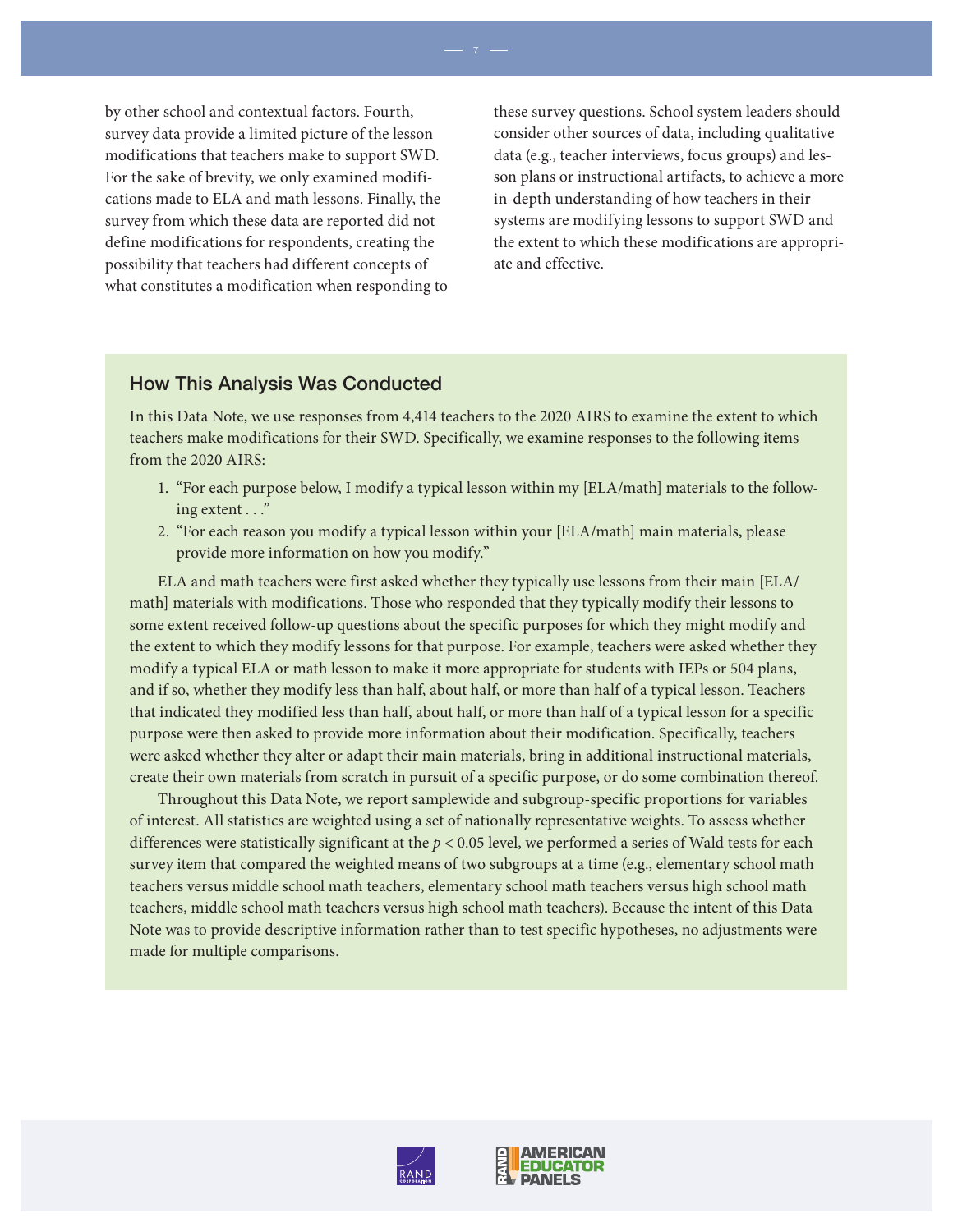manna go aphroj.<br>Doan, Sy, David Grant, Daniella Henry, Julia H. Kaufman, Rebecca Ann Lawrence, Andrea Prado Tuma, Claude Messan Setodji, Laura Stelitano, Ashley Woo, and Christopher J. Young, American Instructional Resources Surveys: 2020 Technical Documentation and Survey Results, Santa Monica, Calif.: RAND Corporation, 2020. As of December 23, 2020: [https://www.rand.org/pubs/research\\_reports/RRA134-4.html](https://www.rand.org/pubs/research_reports/RRA134-4.html)

IRIS Center, "Understanding Accommodations," webpage, undated. As of December 23, 2020:

[https://iris.peabody.vanderbilt.edu/micro-credential/micro](https://iris.peabody.vanderbilt.edu/micro-credential/micro-accommodations/p01)accommodations/p01

Kaufman, Julia H., Katie Tosh, and Teryn Mattox, Are U.S. Teachers Using High-Quality Instructional Materials? Santa Monica, Calif.: RAND Corporation, RR-2575/11-1-BMGF, 2020. As of February 2, 2020: [https://www.rand.org/pubs/research\\_reports/RR2575z11-1.html](https://www.rand.org/pubs/research_reports/RR2575z11-1.html)

National Center for Education Statistics, "Students with Disabilities," webpage, last updated May 2020. As of December 23, 2020: [https://nces.ed.gov/programs/coe/indicator\\_cgg.asp](https://nces.ed.gov/programs/coe/indicator_cgg.asp)

———, "Digest of Education Statistics: Table 209.42, Percentage of Public School Teachers Who Teach English Language Learner (ELL) Students and Students with Disabilities And Percentage with Selected Qualifications or Coursework, by Selected Teacher and School Characteristics: 2017–18," webpage, 2019. As of December 24, 2020: [https://nces.ed.gov/programs/digest/d19/tables/dt19\\_209.42.](https://nces.ed.gov/programs/digest/d19/tables/dt19_209.42.asp?current=yes) asp?current=yes

Public Law 93-112, An Act to Replace the Vocational Rehabilitation Act, September 26, 1973.

Public Law 101-476, Education of the Handicapped Act Amendments of 1990, October 30, 1990.

RAND Corporation, "AEP Data Portal," webpage, undated a. As of December 23, 2020: <https://www.rand.org/education-and-labor/projects/aep/data-portal.html>

-, "RAND American Instructional Resources Survey (AIRS) Project," webpage, undated-b. As of December 24, 2020: [https://www.rand.org/education-and-labor/projects/aep/selected](https://www.rand.org/education-and-labor/projects/aep/selected-projects/airs.html)projects/airs.html

Shin, Mikyung, Hyunjoo Lee, and John William McKenna, "Special Education and General Education Preservice Teachers' Co-Teaching Experiences: A Comparative Synthesis of Qualitative Research," International Journal of Inclusive Education, Vol. 20, No. 1, 2016, pp. 91–107.

Stelitano, Laura, Rachel Perera, and William R. Johnston, Supporting Students with High-Incidence Disabilities in U.S. Schools: National Findings from the American Educator Panels, Santa Monica, Calif.: RAND Corporation,

RR-2992-BMGF, 2019. As of December 23, 2020: [https://www.rand.org/pubs/research\\_reports/RR2992.html](https://www.rand.org/pubs/research_reports/RR2992.html)

Yudin, Michael, and Melody Musgrove, "Dear Colleague," United States Department of Education, Office of Special Education and Rehabilitative Services, memorandum, November 16, 2015. As of January 27, 2021: [https://www2.ed.gov/policy/speced/guid/idea/memosdcltrs/](https://www2.ed.gov/policy/speced/guid/idea/memosdcltrs/guidance-on-fape-11-17-2015.pdf) guidance-on-fape-11-17-2015.pdf